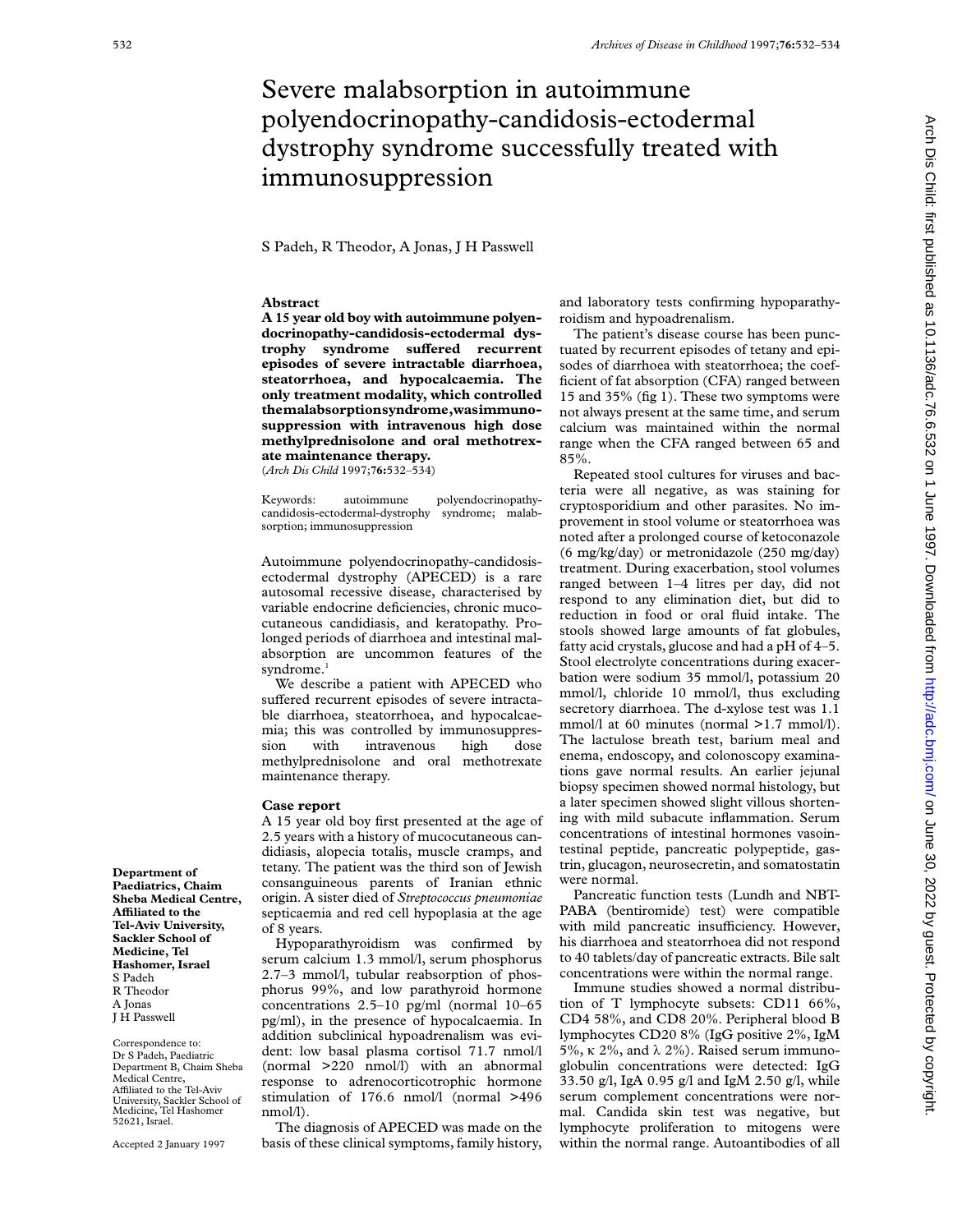

*Figure 1* Response to intravenous (IV) pulse methylprednisolone during exacerbations of disease (CFA = coefficient of fat *absorption; MTX = methotrexate).*

three immunoglobulin isotypes to the brush border of the normal gut enterocytes in the patient's serum were demonstrated by indirect immunofluorescence microscopy.

At the age of 6 a successful remission of disease was first achieved with high doses of intravenous steroid (2 mg/kg/day) and maintenance with oral prednisone, 1,25 dihydrocholecalciferol, and oral calcium supplements. Thereafter two exacerbations with tetany, severe malabsorption, and low serum calcium concentrations responded promptly to intravenous high dose methylprednisolone pulse therapy (18 mg/kg/day) for three consecutive days. He has now been maintained free of gastrointestinal disease (CFA 93%) on oral methotrexate 15 mg/m<sup>2</sup> per week for the past three years (fig 1).

## **Discussion**

The diagnosis of APECED in the reported patient was confirmed by the presence of hypoparathyroidism, chronic mucocutaneous moniliasis, alopecia totalis, and Addison's disease. Malabsorption and chronic diarrhoea were predominant symptoms in our patient, which precipitated hypocalcaemia and tetany. These recurrent episodes of diarrhoea and malabsorption did not respond to repeated and prolonged courses of broad spectrum antibiotics, metronidazole, or ketoconazole suggesting that an infectious aetiology was most unlikely. His severe diarrhoea did not improve during prolonged periods of normocalcaemia, nor with large amounts of pancreatic enzyme therapy. Thus although mild exocrine pancreatic insufficiency was demonstrated by laboratory tests, we considered that this did not play a major part in the pathogenesis of his disease.

APECED with autosomal recessive pattern of inheritance has been described in Israeli patients of Iranian ethnic origin.2 The fact that in our patient's family other members had clinical features of this syndrome, albeit without the gastrointestinal symptomatology,

and his ethnic origin clearly indicate that he has this syndrome. A candidate gene for APECED, of a 5 kb cDNA coding a 3570 bp protein, which has multiple putative transmembrane domains and partial homologies to transmembrane proteins including sodium channel proteins, has been mapped to human chromosome  $21q22.3$  by genetic linkage analysis.<sup>3</sup> In addition, in other families an X linked inheritance pattern of disease with autoimmune enteropathy and various other immune mediated disease has been reported.<sup>4</sup>

The identification of mucosal antibodies and the repeated clinical remissions achieved with immunosuppressive treatment in the reported patient clearly support the idea that the intestinal disease is also part of the autoimmune syndrome. In fact the patient fulfils the four criteria of 'autoimmune enteropathy' first defined by Unsworth and Walker-Smith<sup>5</sup>: (a) protracted diarrhoea and severe enteropathy; (b) no response to exclusion diet or total parental nutrition; (c) evidence for predisposition to autoimmune disease; and (d) no severe immune deficiency. Autoimmune enteropathy associated with hypothyroidism and diabetes mellitus has also been described.<sup>6</sup> We speculate that in parallel to other autoimmune diseases, such as thyrotoxicosis or myasthenia gravis, specific antibodies may result in an as yet undetermined abnormal function of intestinal enterocytes that are responsible for the severe diarrhoea.

The clinical response to intravenous pulse steroids, although short lived, prompted long term treatment with a continuous immunosuppressive agent to control the diarrhoea. Methotrexate treatment was chosen because it is well tolerated in children with juvenile rheumatoid arthritis. Indeed, methotrexate in our patient controlled both diarrhoea and normal serum calcium concentrations were maintained with only a minimal requirement of vitamin D and calcium supplements.